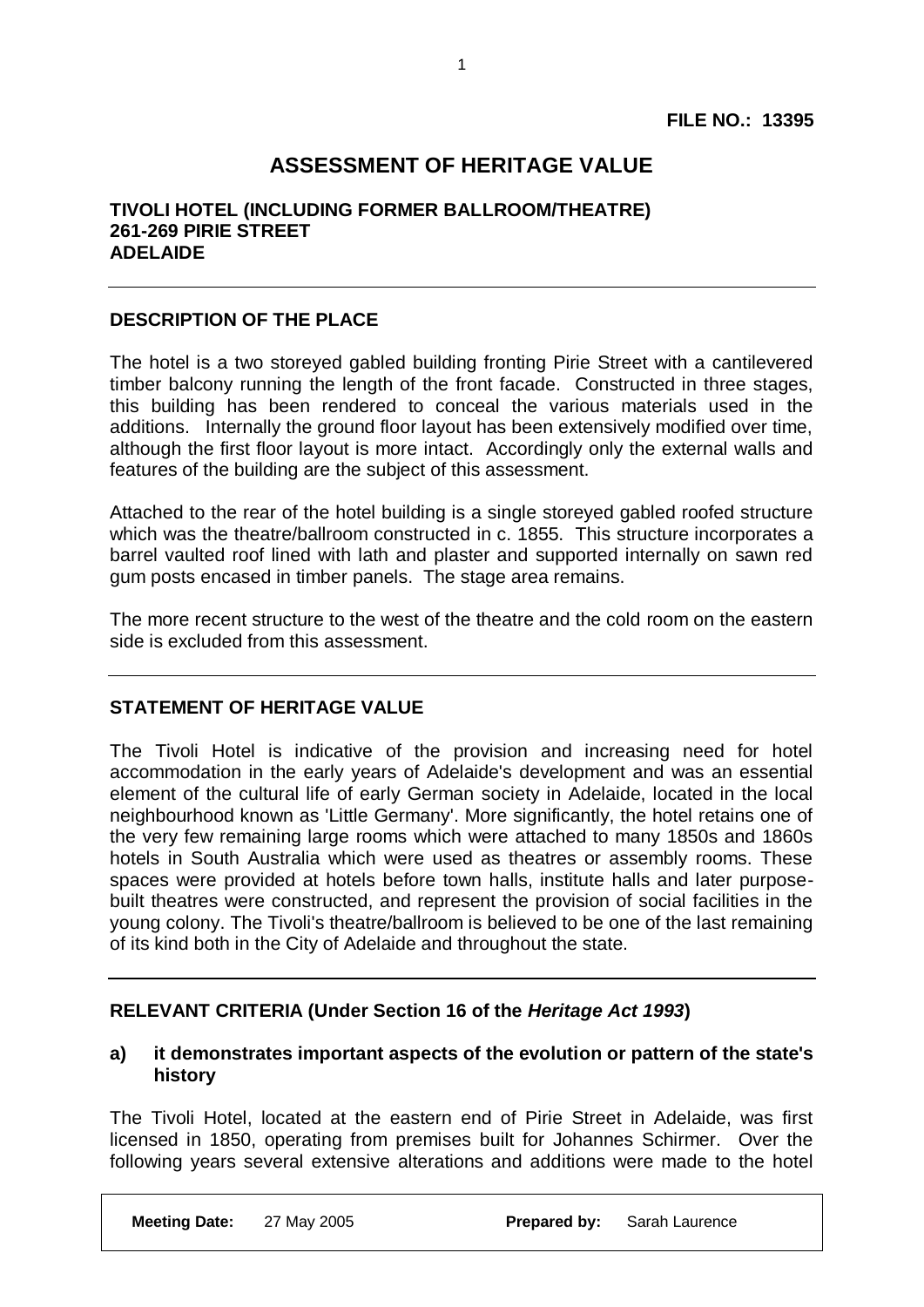building itself, as well as improvements to other facilities on the site over time, including stables, a garden, a gymnasium, a theatre/ballroom, a skittle alley and a lodge room. Substantial additions were made to the original 1850 hotel building in 1877-78 which included the addition of a second storey, and it was again extended in 1883 to produce the hotel building evident today. The Tivoli is among the oldest and longest licensed hotels in the City of Adelaide and reflects the increasing need for hotel accommodation in the early years of Adelaide's development.

This hotel was a favourite focus for the large German population which had established itself in the area and which was regularly boosted by German settlers from the hills who were bringing produce to the nearby East End Markets: this part of Adelaide was known for a time as 'Little Germany'.

With its ballroom/theatre, skittle alley and gymnasium, which was patronised by Adolph Leschen, described as the 'father of gymnastics' in South Australia, the hotel has been a focus for recreation/entertainment in eastern Adelaide for over 140 years.

### **b) it has rare, uncommon or endangered qualities that are of cultural significance**

The remaining fabric of the theatre/ballroom is a rare example of what was once a common feature of many hotels throughout South Australia, when large meeting rooms, ball rooms or theatres were attached to hotel premises to provide meeting places for local community groups as well as an entertainment venue for the hotel's customers.

Hotels no longer, or rarely, provide the level of entertainment found in them in the mid 19th century, which included theatrical displays, animal exhibitions, curiosity shows and games. Once this form of entertainment became unpopular and redundant, the space in which it occurred also became redundant and was converted to other uses or demolished.

Only one other such structure is known to remain in South Australia (the Assembly Hall at the rear of the International Hotel at Port Pirie) and only a few are likely to remain. The theatre/ballroom at the rear of the Tivoli Hotel is therefore a rare example of an entertainment space associated with a hotel dating from the 19th century.

### **BRIEF HISTORICAL BACKGROUND**

### *The Tivoli Hotel*

The majority of this report is based on the document 'Brief Conservation Study, Tivoli' Hotel, 261-269 Pirie Street, Adelaide' prepared by McDougall & Vines for the Adelaide City Council in 2003.

An application for a licence for a hotel on Town Acre 216 in Pirie Street was advertised in the *South Australian* on 29 September 1850. The hotel, then known as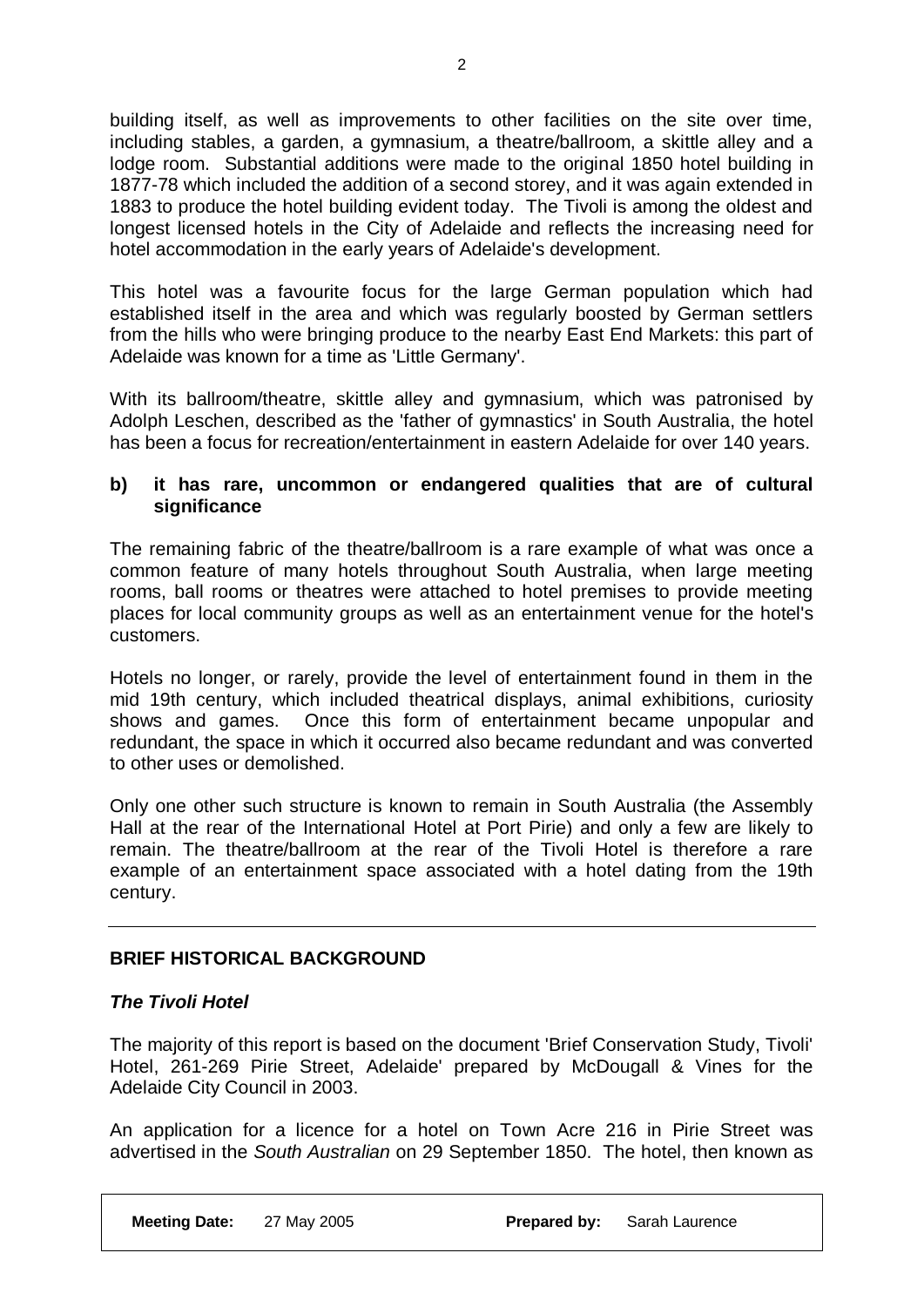the Swiss Hotel, was established on the site by December of that year and was renamed the Tivoli Hotel in early 1852 (Hoad, p. 473).

At the time of the establishment of the hotel the land was owned by the South Australian Company. From May 1850 the land was leased from the South Australian Company by Johannes Schirmer for a period of 21 years at £31 a year. Schirmer eventually purchased the land in 1861 with A J Tolley. As part of the lease agreement with the South Australian Company, Schirmer was required to build within two years 'a good and substantial building of brick or stone that was to be of a value not less than £200'. (Real Property Act Application No. 11741; First Torrens Title CT 161/160).

In June 1850 Schirmer sub-let one third of the Town Acre on the western side to Julius Hase (formerly known as Julius Haase) for 21 years at £10 per year. On this piece of land, measuring 210 x 70 feet, Schirmer built a six roomed brick and stone structure for use as a public house. A bricklayer by trade, it is possible that Schirmer actually erected the building himself. It seems that this building formed part of the lease agreement with Hase (McDougall & Vines, p. 3)

Emilius Ammann made an agreement with Hase to run the hotel and in September 1850 Ammann made an application to the Bench of Magistrates for a licence, which was refused (*South Australian*, 26 September 1850). On 20 November Hase transferred his lease to Ammann as well as an inventory of items which included '16 bedsteads, 10 tables, 2 kitchen tables, one water tank, kitchen utensils, curtains, crockery, fittings and utensils of the bar, several stools and benches, poultry, 2 spades, one axe.' (GRO, RPA Application 11741).

As sub-lessee Amman re-applied for a general publican's licence in early December 1850. This application was supported by a memorial 'signed by more than 100 Germans who expressed their desire to have a house in their neighbourhood kept by one of their own countrymen.' The application was approved, despite opposition by the publican of the nearby Golden Rule Hotel (*South Australian*, 12 December 1850, p. 4). Amman's Swiss Hotel was opened on 18 December 1850. After Julius Hase's death in 1851 his widow sold the hotel business back to Johannes Schirmer, who in turned sub-leased it to two other publicans (William Boesenberg from June 1851 to early 1852 and Thomas Schirmer from March 1853). Johannes Schirmer was recorded as the licensee from March 1854 (Hoad, p. 472).

It appears that additions were made to the building between 1855 and 1856 as the rateable value recorded in the ACC rate assessments rose from £60 to £100. The exact nature of these additions is not known, but an undated lithograph advertising the Tivoli Hotel suggests that Schirmer established 'pleasure gardens', a 'commodious ballroom', 'billiards' and 'American Bowling Alley' at the hotel during his time as publican from 1854 to early 1868 (McDougall & Vines, p. 4; lithograph reproduced in Marsden et al, p. 147). The 'bowling' or 'skittle' alley was located along the western side of the ballroom.

Schirmer purchased Town Acre 216 from the South Australian Company for £700 in 1861, apparently using funds provided by A J Tolley. At that time the hotel and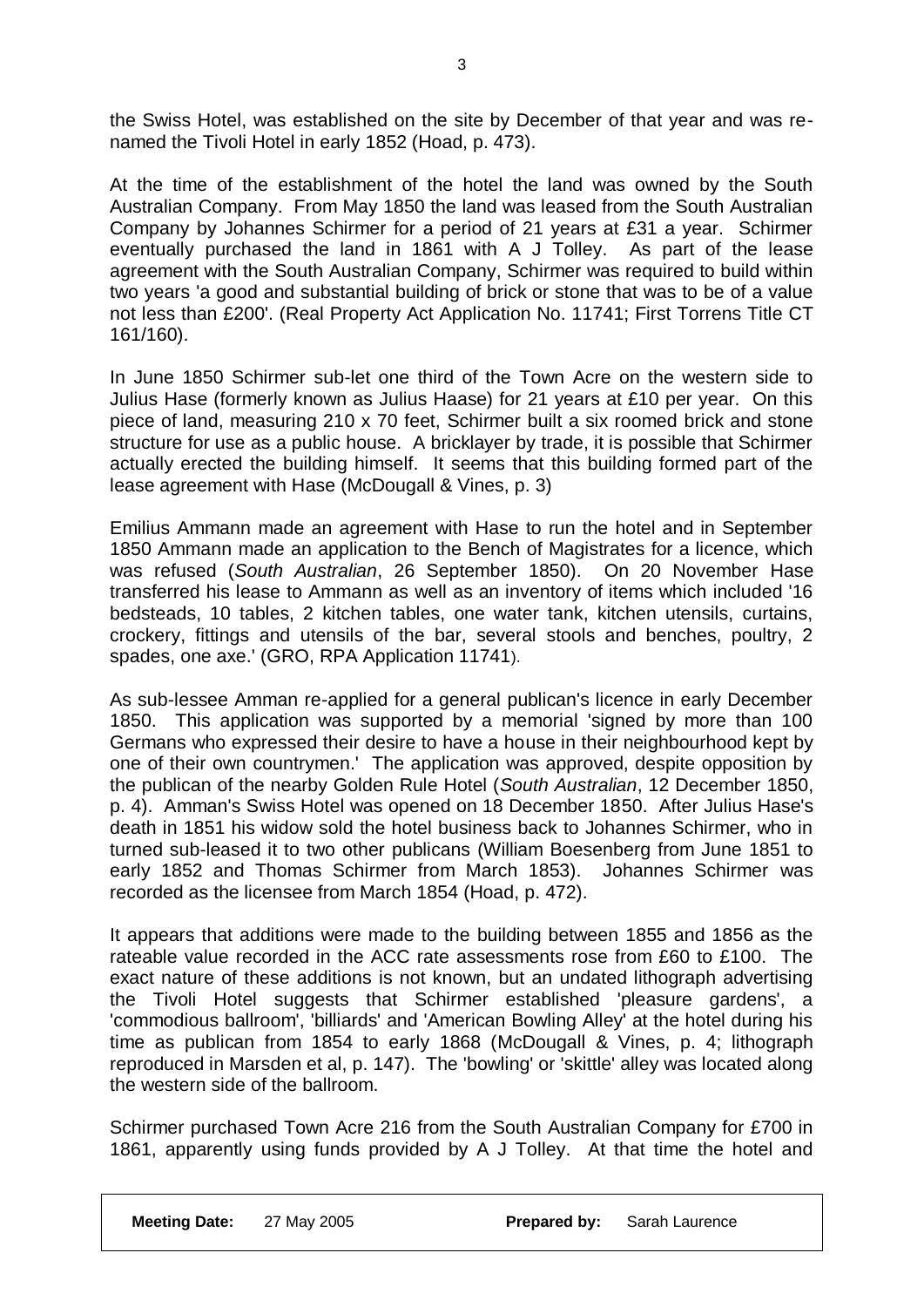associated yards occupied a parcel of land measuring 140 x 210 feet or two thirds of the Town Acre (McDougall & Vines, p. 7). Schirmer owned the property until selling it to Heinrick Wilhelm Ehmcke in August 1864. Ehmcke, a notable German timber merchant, and his descendants, owned the Town Acre until 1956.

Ehmcke had arrived in South Australia in 1848 and, following a time spent farming and then mining on the Victorian Goldfields, returned to Adelaide where he established a sawmill and timber yards in Hindmarsh Square. Also actively involved in the German Club, the Liedertafel (an all male German choir) and the Oddfellows, Ehmcke was both a successful and popular German immigrant, as evidenced by his funeral in August 1877 which was described as one of the largest ever witnessed in Adelaide (Loyau, p. 274).

Schirmer continued as licensee until 1868 and was succeeded by a number of publicans, including Ehmcke himself in 1872 and 1876 (Hoad, p. 472). In late 1869 it seems that extensive additions and improvements were made to the premises. The Adelaide City Council rate assessments show an increase in rateable value from £160 to £220 and include the description of 'gymnasium' in the entry for the hotel site in 1871 (McDougall & Vines, p. 7; ACC Rate Assessment Books, TA 216). The gymnasium was located to the rear of the theatre and was patronised by the 'father of gymnastics in South Australia', Adolph Leschen. The gym was used until the onset of six o'clock closing and Leschen's death forced its closure during the First World War (Daly).

In June 1876 the hotel was subleased to Albert Keidel, who held the licence for four years. Keidel had the hotel 'entirely renovated and refurnished' which included repairs to the skittle alley (*Register*, 2 January 1877, p. 3g). This work transformed the hotel building from a single storey to two storeys. The *Register* reported that:

In Pirie Street Keidel's National Hotel has been almost entirely rebuilt and another storey added with a neat balcony running the whole width of the front. The house now contains 26 rooms, and beside the large hall, a new lodge room has been added 30 x 20'.

*Register*, 23 March 1878, supp. p. 11g

The Lodge Room was located to the rear of the gymnasium (McDougall & Vines).

The architect A R Hamilton advertised for tenders for substantial additions to the hotel in September 1882 (*Register*, 29 September 1882, 2c). This work included the construction of an addition to the eastern end of the two storey hotel building, extending its length by 30 feet to give the building the form that it presently retains. The *Licensed Victualler's Gazette* reported that the licensee, Horst Wicklein, gave an ''exhibition billiard match… to inaugurate a new room and 2 billiard tables by Alcock, the contestants being J Hill of King of Hanover and H A Albers the champion of SA. About 100 men were present for the occasion.' (*Licensed Victualler's Gazette*, 14 July 1883, p. 8).

Rate assessment books indicate, with a doubling of the rateable value of the property, that further alterations to the site were undertaken between 1922 and 1925.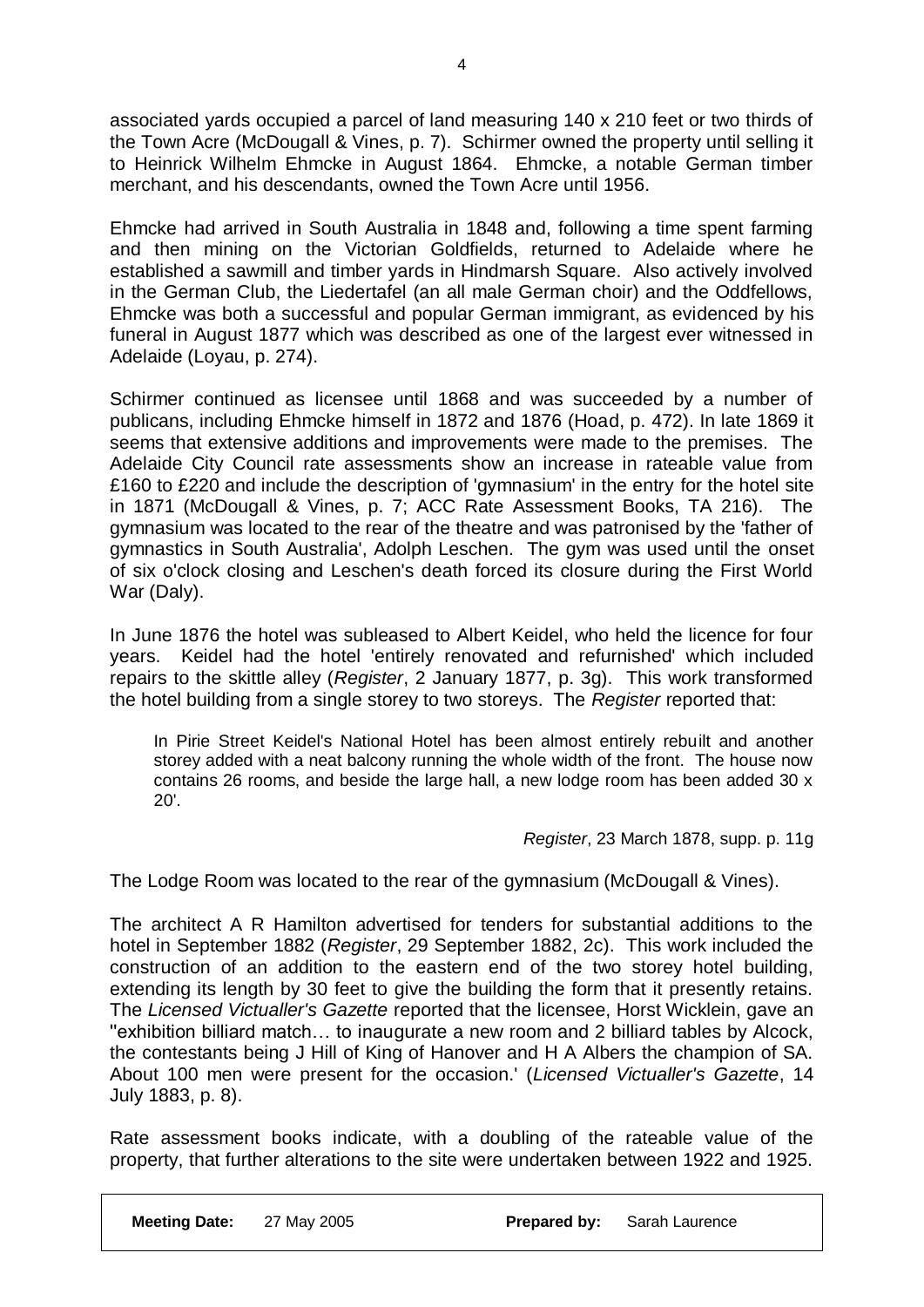It seems that this work did not radically affect the general form of the hotel building. It is suggested that the rear wall of the current site (which once separated the theatre space from the gymnasium) was built at this time, as the brickwork is typical of the 1920s and is different to the early brickwork of the hotel building (McDougall & Vines, p. 8). It is not clear when the gymnasium, lodge room and skittle alley were demolished. The Town Acre was subdivided for the first time in 1962 and photographs held by the ACC suggest that the gymnasium was still standing in the early 1990s prior to its demolition for construction of the Salvation Army car park.

There were no further major works on the hotel site until the 1970s, when patronage improved with a revival of entertainment at the hotel and the use of the theatre for live entertainment. Prior to this there had been a decline in activity at the hotel, triggered by a downturn in the German population of the area as well as the population of the city generally and the effects of the introduction of six o'clock closing.

### *Hotel Ballrooms, Theatres and Assembly Rooms*

It was common for many hotels in the 19th century to have a large room or hall attached to the premises which often served a variety of functions, and were referred to as 'long rooms, assembly rooms, ballrooms or theatres' (McDougall & Vines, p. 9).

The Tivoli was no exception:

The fascination of the place for the young folk lay in the rear premises. A huge ballroom, equipped with stage and scenery, was used at times by a Turn Verein [gymnastics club] and various clubs and lodges for dances and concerts…Beyond the ballroom was Leschen's famous gymnasium…

### *Advertiser*, 27 September 1949, 4h

In many cases the 'room' was an addition to the building, rather than part of the original structure. Interestingly, the Tivoli theatre/ballroom, which was added to the original hotel building in c. 1855, does not rate a separate mention in the ACC Assessment Books, although the later gymnasium does. This is possibly because the extension was not large enough or its function was directly associated with hotel, whereas the gym was something outside of normal hotel activities.

Not only did such hotels provide accommodation, meals and a place to drink but also provided entertainment in the form of theatrical displays, animal exhibitions, curiosities and games (Heritage Branch Assessment Report 12862). The popularity of such venues is reflected in Thomas Boddington's advertisement for his Shamrock Hotel in the Boothby's 1872 Directory which announced that he had 'at great expense altered the entire features of the Establishment by fitting up a Theatre and Concert Hall for Musical Entertainments, in which the best talent in the colonies will nightly perform.'

During the mid 1880s there was much debate in the newspapers regarding the licensing of public house concert halls. Representatives of the Adelaide City Council considered that 'it is at present undesirable to license any of the concert-halls in the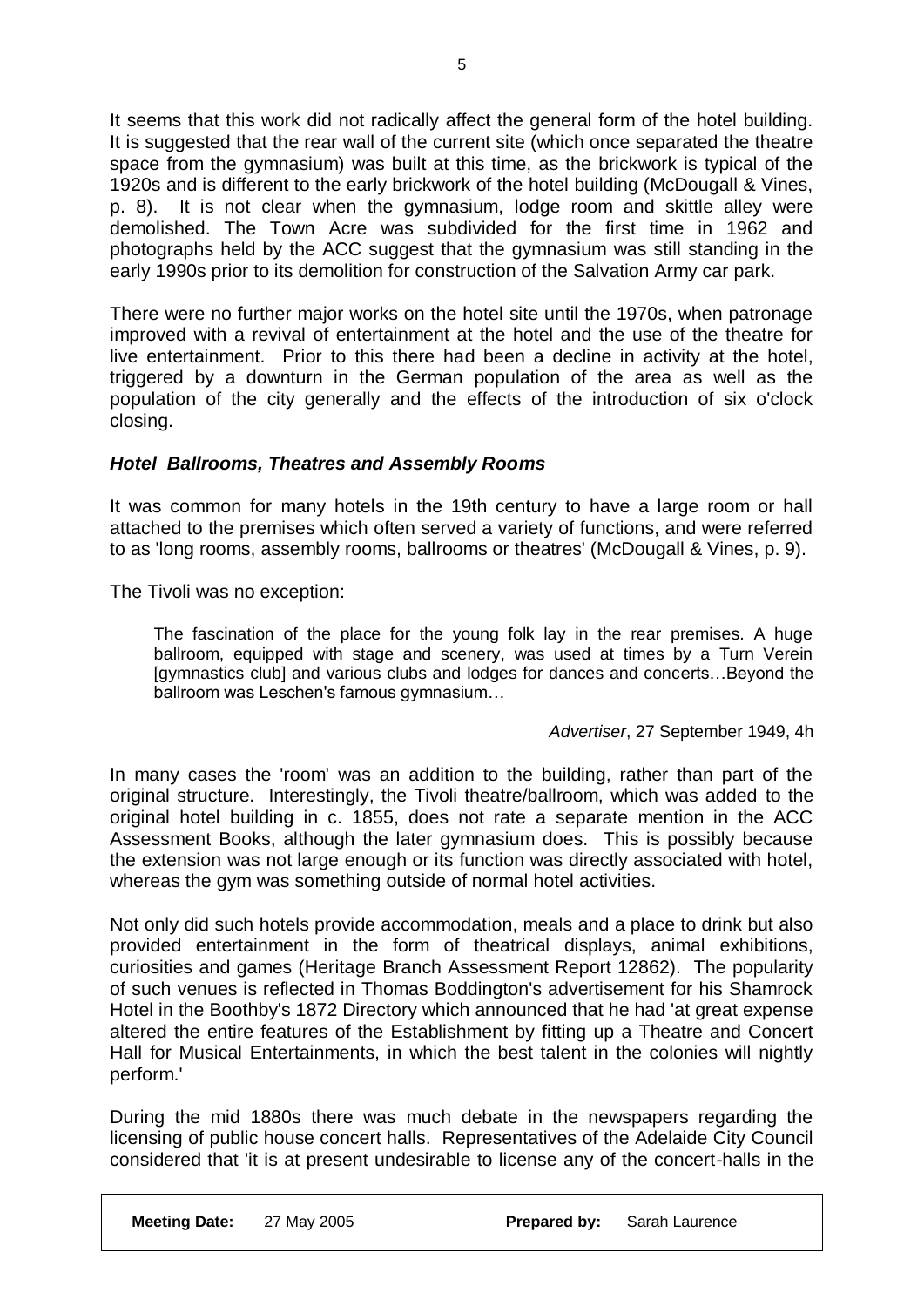city where such concert halls are attached to or form part of public houses' and that the abolition of such music halls would reduce the level of immorality that existed at 'such public houses as the Shamrock Hotel' (*Register*, 2 March 1883, 5b). The Licensed Victuallers Association lobbied strongly that 'instead of doing harm to the community, concert halls in connection with public houses, if properly conducted, positively did good, affording opportunities for a social chat or song, when otherwise the social chat would take place immediately over the bar counter.' The Association argued that this would lessen the 'vice' of drunkenness, and the bad reputation of a few such places should not be justification in refusing licences to them all (*Advertiser*, 6 August 1884, 6a). The outcome of the debate is unknown. At the time it was illegal, under the provisions of the Licensed Victuallers Act, to use any portion of a licensed premises as a theatre, concert-room or ballroom for public entertainment without the written permission of two Justices (*Register* 16 Feb 1886, 5b).

Although once a popular addition to hotels, both in Adelaide and throughout the state, it is apparent from an analysis of remaining hotels, that very few concert-halls or ballrooms have survived.

The North Kapunda Hotel (SHR 14583) boasted a large meeting hall dating from the period of the licence of James Crase (1850-60 and 1864-86) which, with other facilities, made the hotel a community centre for social and political purposes. The meeting room was demolished in the 1940s (Historical Consultants Pty Ltd, p. 355).

An assembly room was built behind the Crooked Billet Hotel (SHR 13943) in Nairne in the 1850s which served several purposes including Council meetings, council offices and political gatherings. It is not known if this room still exists (Heritage Branch File).

A more formal large theatre was constructed for George Coppin in association with the White Horse Cellar Inn at Port Adelaide (now the Central Buildings, SHR 14698). Coppin, known as 'the father of Australian theatre', opened his theatre at the Inn in 1851. Beside the theatre a large meeting room at the Inn provided the venue for community functions. The theatre continued in use until the mid 1860s and was converted to a brewery when the Port Adelaide Town Hall was completed in 1867 (McDougall & Vines, *Port Adelaide Centre Heritage Survey*).

There was an assembly hall at the Arnella Guest House (formerly Port Elliot Hotel) (SHR 14164) from the 1850s, which has since been demolished, and there is no conclusive evidence remaining of the entertainment room (originally described as a 'large pale building used as a circus') at the rear of the former Colonel Light Hotel in Light Square (Heritage Branch Assessment report, 12862). There was a concert hall associated with the Galatea Hotel (later the Rio International) in Hindley Street in the mid 1880s (*Register*, 20 March 1883, 5b). In Kadina the Wombat Hotel boasted a room which was the largest hall on Yorke Peninsula at the time of its construction in 1866. It was demolished in the 1950s (Taylor Weidenhofer).

The large assembly hall at the rear of the International Hotel at Port Pirie is one of the few known to still exist. It was built in 1878 as a separate structure at the rear of the hotel then known as Howe's Hotel and was linked to the hotel building in the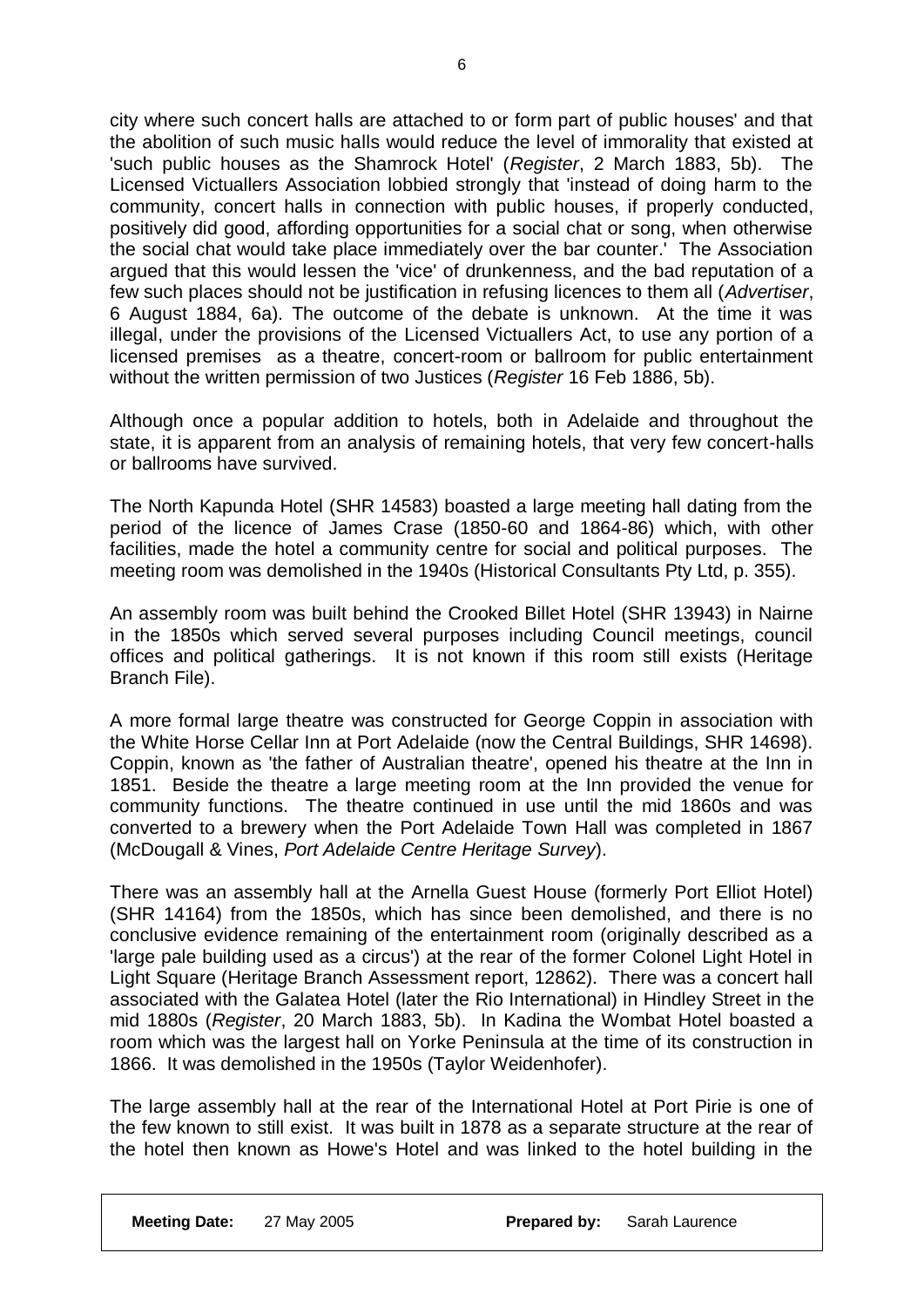1890s. The hall could accommodate 400 people and was used for concerts, banquets, auctions and church services (Austral Archaeology, vol. 7, p. 105).

It is apparent that during the mid-19th century there were many hotels with 'theatres' or large entertainment spaces attached to them and that they provided entertainment venues and meeting places for many communities throughout the state. However, as the popularity of these venues waned, these places were demolished or converted to new uses and only a small handful of them remain in anything like their original form.

### **REFERENCES**

- McDougall & Vines, 2003, *Brief Conservation Study, Tivoli Hotel, 261-69 Pirie Street*, *Adelaide*, Adelaide City Council, December 2003
- Hoad, J L, 1999, *Hotels and Publicans in South Australia*, 2nd ed. (revised), Author, Adelaide
- Marsden, S., Stark, P. & Sumerling, P., 1990, *Heritage of the City of Adelaide: an illustrated guide*, Corporation of the City of Adelaide, p. 147
- Daly, J 'Adolph Leschen: the 'Father of Gymnastics' in South Australia' in *Journal of the Historical Society of South Australia*, No. 10, 1982, pp. 92-98
- Loyau, G. E. 1885, *Notable South Australians*, facsimile ed. 1978, Austaprint, Adelaide
- Historical Consultants Pty Ltd, 1990, *Heritage of Eight Lower North Towns*, Dept for Environment & Planning
- Taylor Weidenhofer, 1998, *Yorke Peninsula Heritage Survey*, Department for Environment, Heritage and Aboriginal Affairs
- McDougall & Vines, 1993, *Port Adelaide Centre Heritage Survey*, Corporation of the City of Port Adelaide
- Austral Archaeology, 2001, *Heritage of the Upper North*, Dept. for Environment & Heritage
- Boothby's South Australian Directory, 1872
- Heritage Branch Assessment Report, Heritage Hotel (former Colonel Light Hotel), File No. 12862

Lands Titles Office, Real Property Act Application No. 11741; CT 161/160

*South Australian*, 26 September 1850, p. 4d; 12 December 1850, p. 4f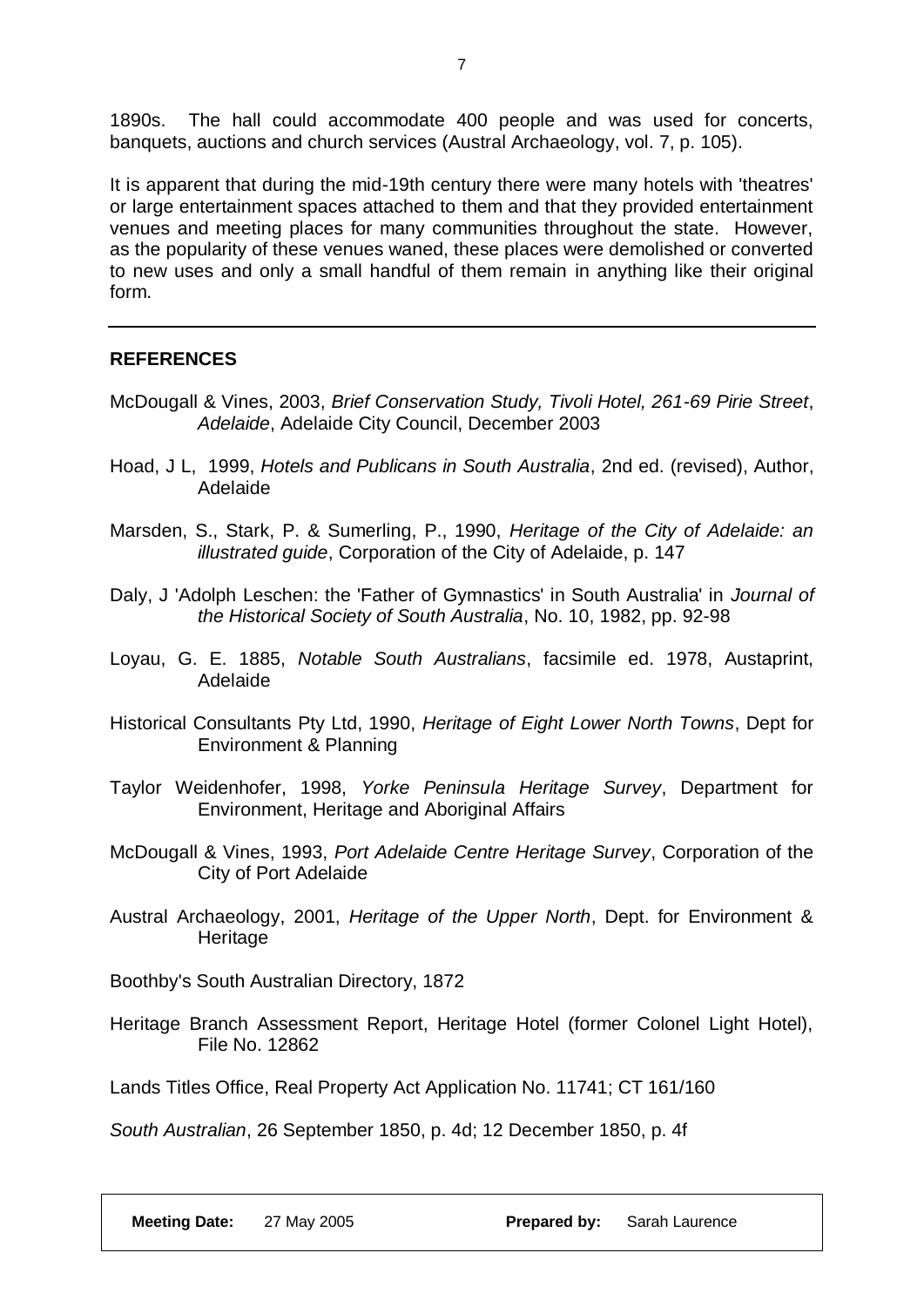*Register*, 2 January 1877, p. 3g; 23 March 1878, supp. p. 11g; 29 September 1882, p. 2c

*Licensed Victuallers Gazette*, 14 July 1883, p. 8

*Advertiser*, 27 September 1949, p. 4h; 5 October 1949, p. 4; 11 October 1949, p. 4;

Adelaide City Archives, Adelaide City Council Rate Assessment Books for TA 216

Adelaide City Archives, Smith Survey 1880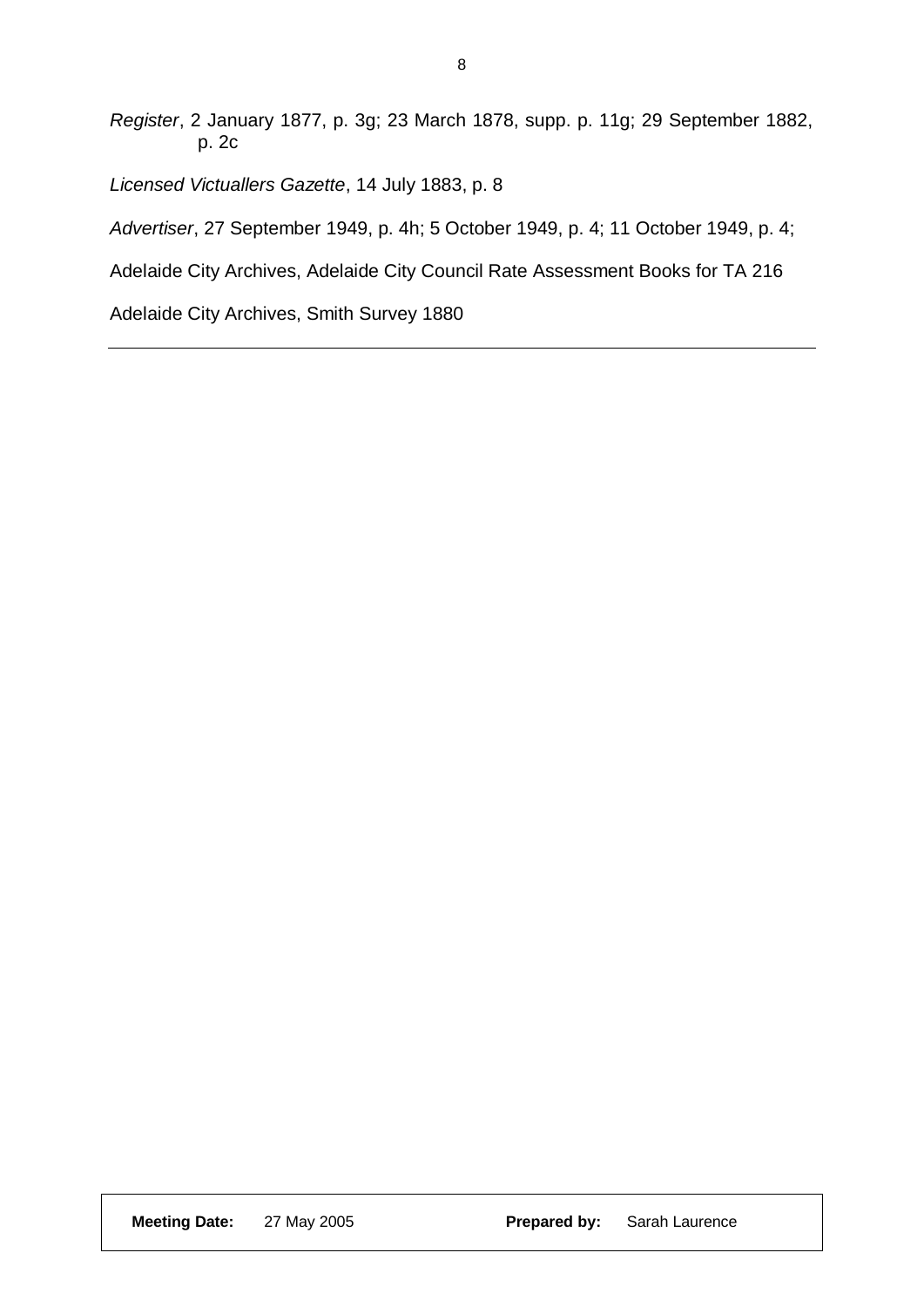# **SITE RECORD**

| <b>FORMER NAME:</b>                                   | Swiss Hotel; National Hotel                                                                                                                     |                                                                            |
|-------------------------------------------------------|-------------------------------------------------------------------------------------------------------------------------------------------------|----------------------------------------------------------------------------|
| <b>DESCRIPTION OF PLACE:</b>                          | Two storey brick and stone hotel building including<br>ballroom/theatre addition to rear.                                                       |                                                                            |
| <b>DATE OF COMPLETION:</b><br><b>REGISTER STATUS:</b> | <b>Description:</b><br>Date:                                                                                                                    | Nominated<br>28 February 2004                                              |
| <b>CURRENT USE:</b>                                   | <b>Description:</b><br>Dates:                                                                                                                   | Hotel                                                                      |
| <b>PREVIOUS USE(S):</b>                               | <b>Description:</b><br>Dates:                                                                                                                   | Hotel                                                                      |
| <b>ARCHITECT:</b>                                     | Name:<br>Dates:                                                                                                                                 | Hamillton, A R<br>1882 (additions)                                         |
| <b>BUILDER:</b>                                       | Name:<br>Dates:                                                                                                                                 | Unknown                                                                    |
| <b>SUBJECT INDEXING:</b>                              | Group:<br>Category:                                                                                                                             | Hotels, motels & accommodation<br>Hotel                                    |
| <b>SUBJECT INDEXING:</b>                              | Group:<br>Category:                                                                                                                             | Recreation and entertainment<br><b>Theatre</b>                             |
| <b>MISCELLANEOUS INDEX:</b>                           |                                                                                                                                                 |                                                                            |
| <b>LOCAL GOVERNMENT AREA:</b>                         | <b>Description:</b>                                                                                                                             | Adelaide                                                                   |
| <b>LOCATION:</b>                                      | <b>Unit No.:</b><br><b>Street No.:</b><br><b>Street Name:</b><br>Town/Suburb:<br><b>Post Code:</b><br><b>Region No.:</b><br><b>Region Name:</b> | 261-269<br><b>Pirie Street</b><br>Adelaide<br>5000<br><b>Adelaide City</b> |
| <b>LAND DESCRIPTION:</b>                              | <b>Title Type:</b><br>Volume:<br>Folio:<br>Lot No.:<br><b>Section:</b>                                                                          | <b>CT</b><br>5842<br>551<br>14<br><b>PTA 216</b>                           |
| <b>Meeting Date:</b><br>27 May 2005                   |                                                                                                                                                 | Prepared by:<br>Sarah Laurence                                             |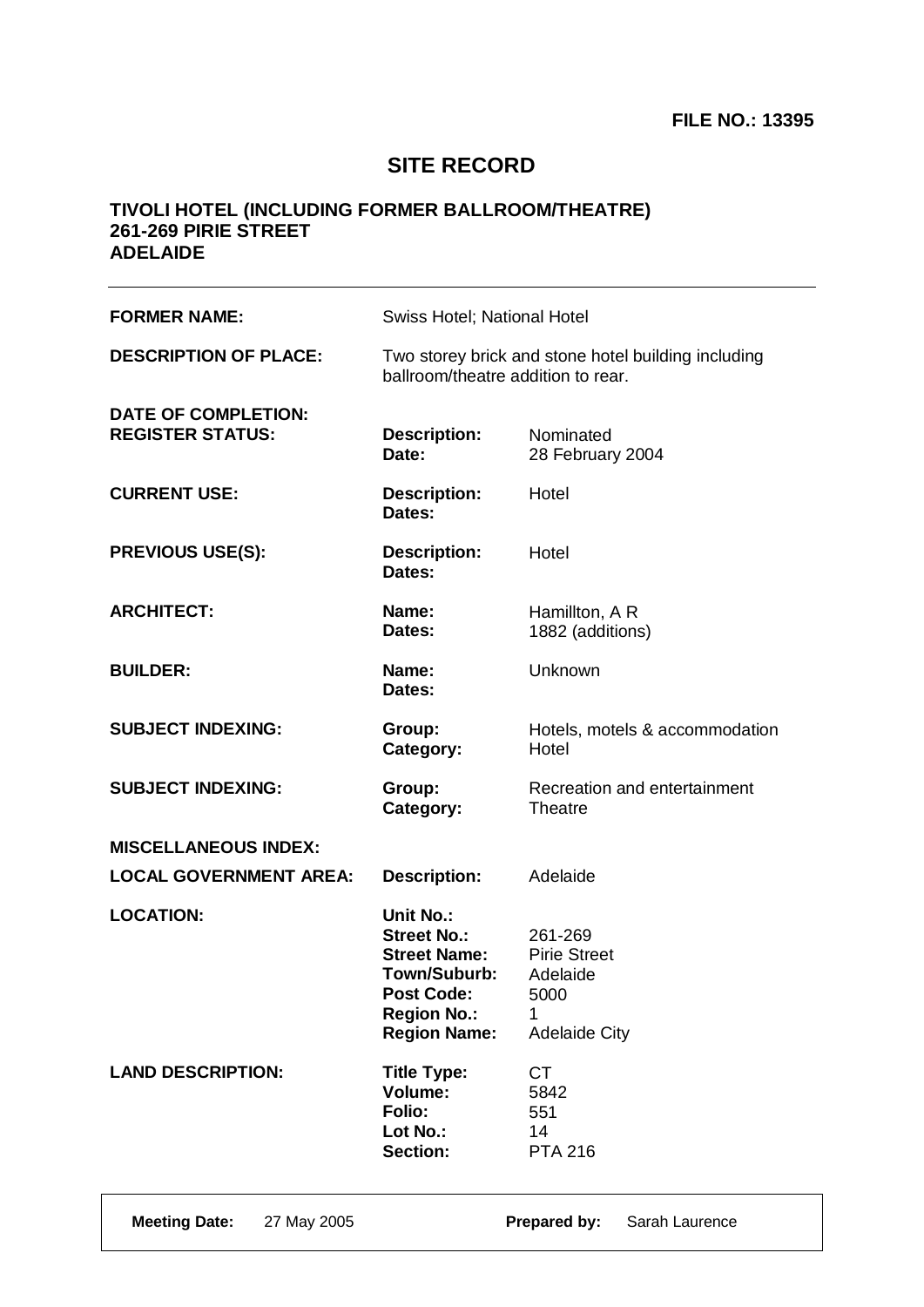|                       | Hundred:                                                                     | Adelaide                                     |
|-----------------------|------------------------------------------------------------------------------|----------------------------------------------|
| <b>AMG REFERENCE:</b> | Zone:<br>Easting:<br>Northing:<br><b>Map Sheet No.: 6628-3</b><br>Map Scale: | 54<br>281671 (WGS 84)<br>6132604<br>1:50,000 |
| <b>OWNER:</b>         | Name:<br><b>Address:</b>                                                     |                                              |
|                       | Town/Suburb:<br><b>Post Code:</b>                                            |                                              |
| <b>PHOTOGRAPHS:</b>   | Image No.:<br>Image Type:<br>Photographer:<br>Date:                          |                                              |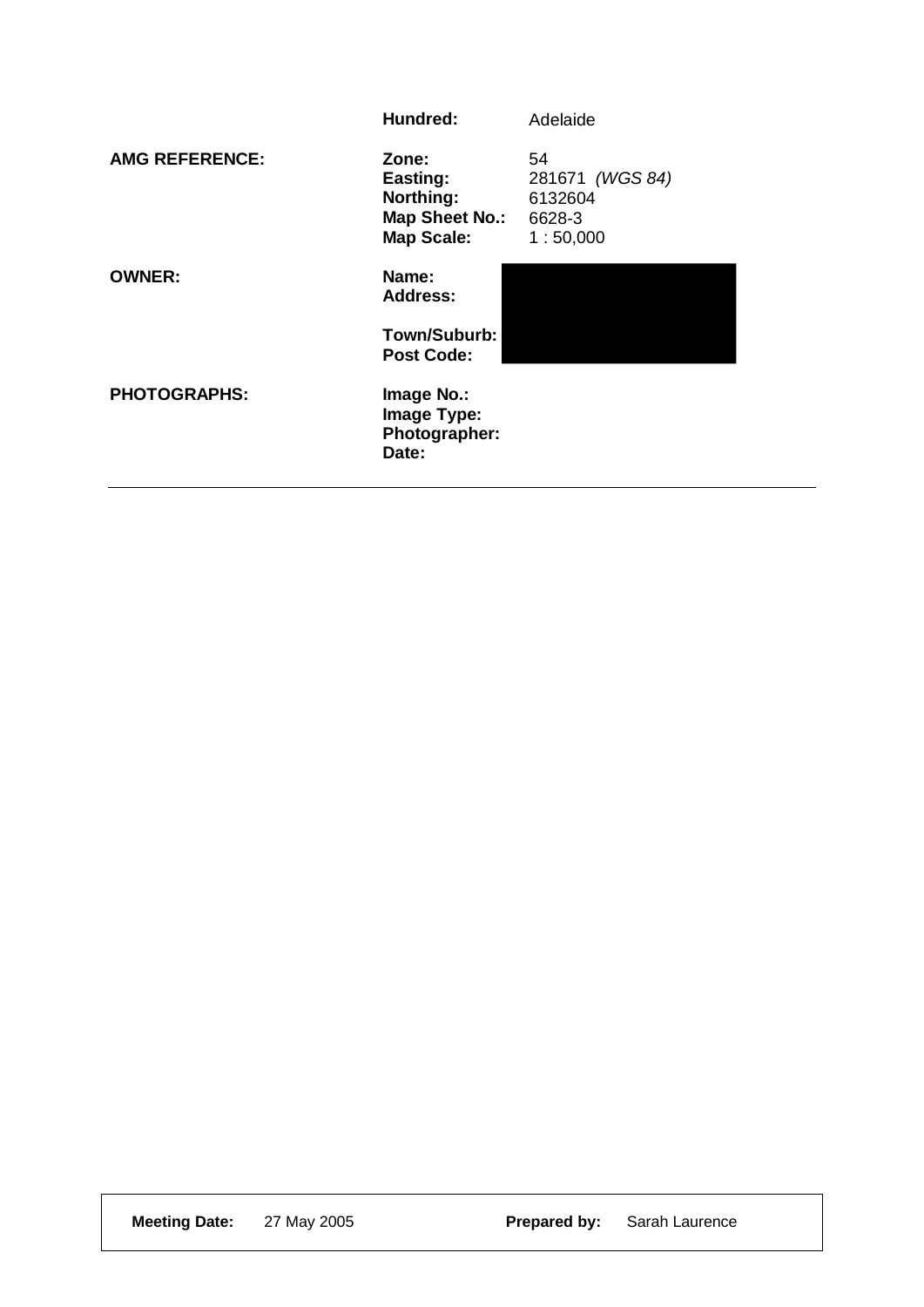### **FILE NO.: 13395**

## **LOCATION PLAN**

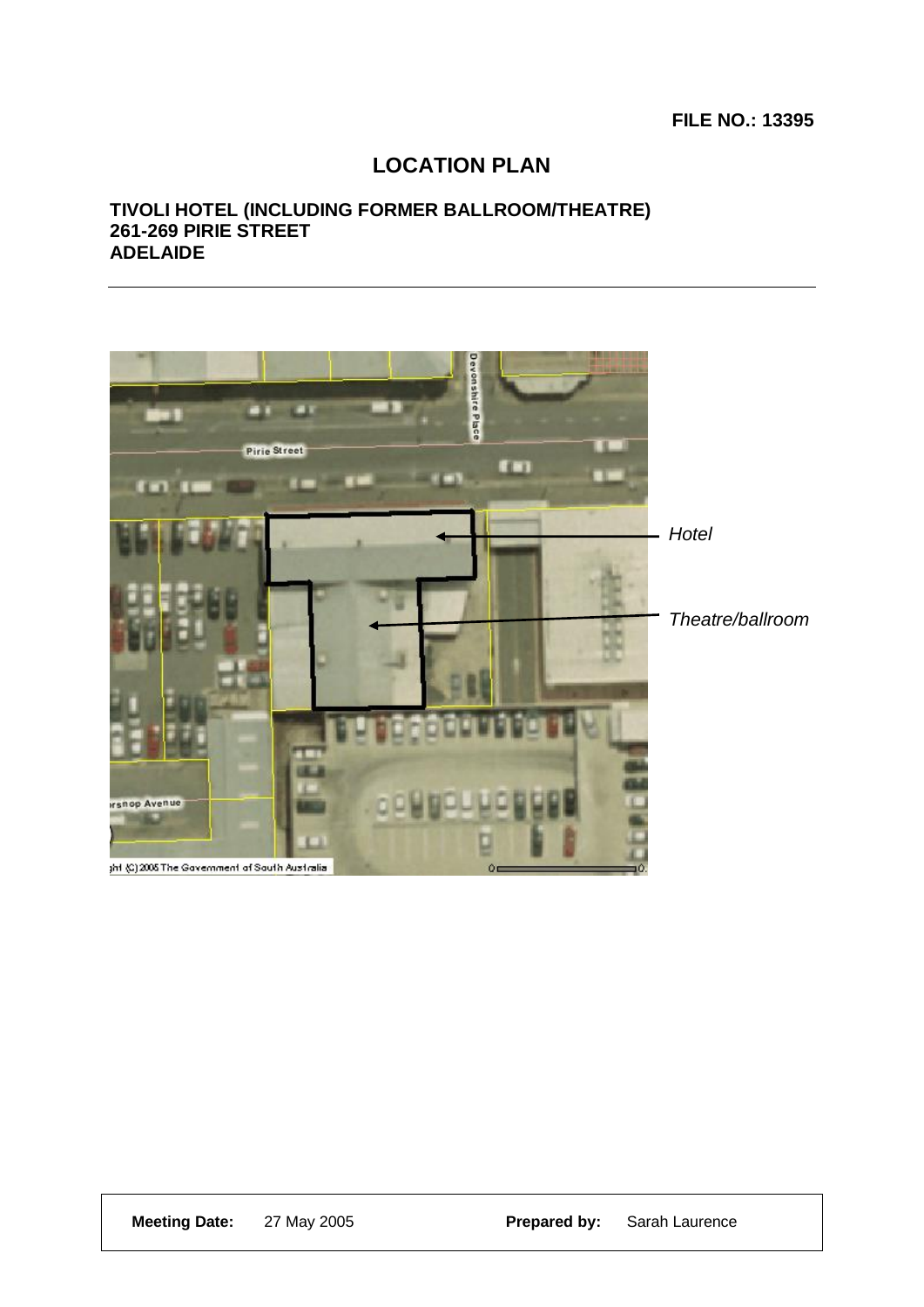## **PHOTOGRAPHS**



*Tivoli Hotel, Pirie Street frontage*



*Tivoli Hotel, with roof and rear wall of theatre/ballroom behind*